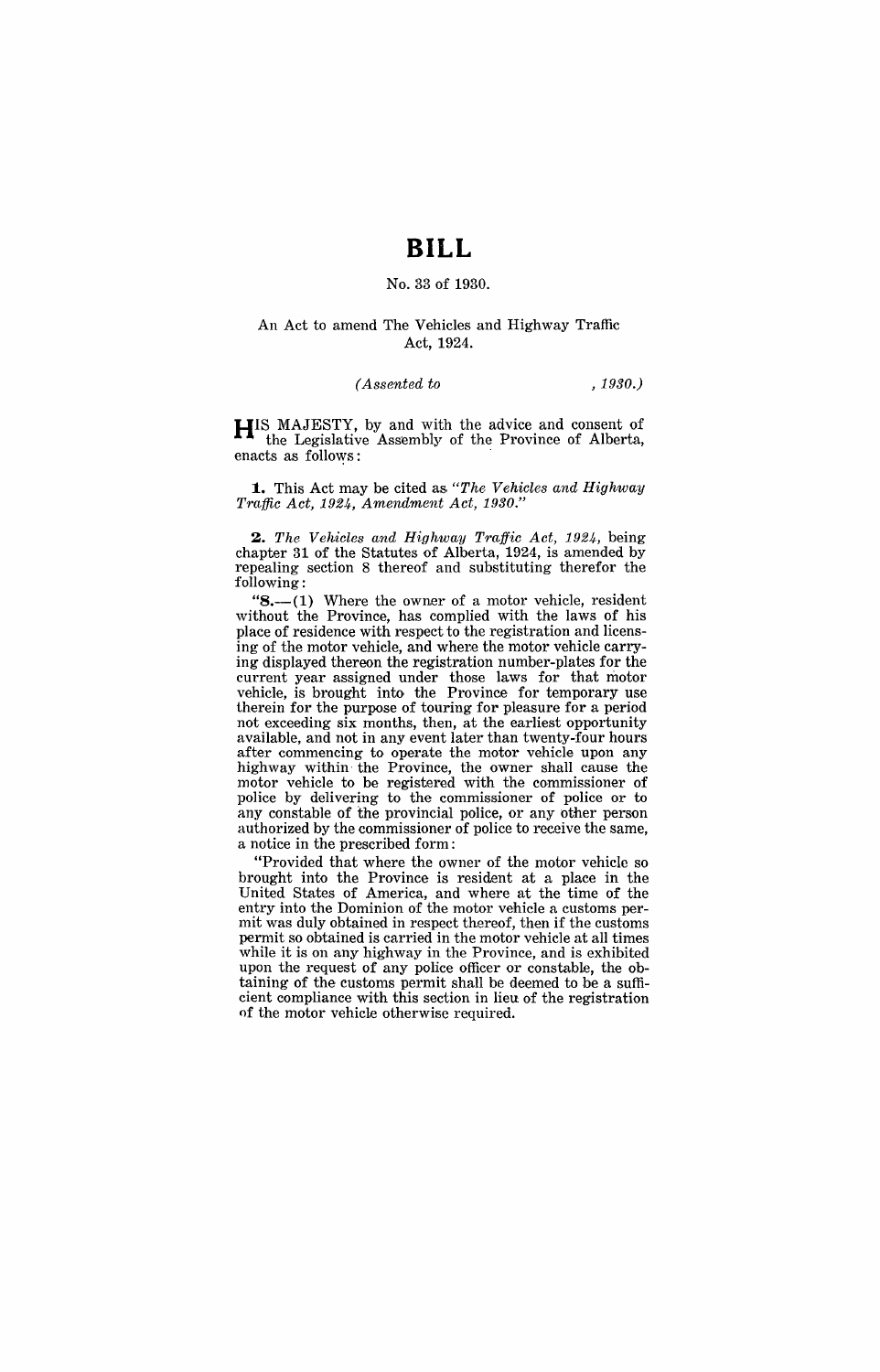"(2) Upon receipt of the notice in the form prescribed, and upon being satisfied of the truth of the facts stated in the notice, the commissioner of police shall cause to be issued to the owner a certificate of registration in the prescribed form, together with a wind-shield sticker of a design approved by him; and the motor vehicle with such sticker conspicuously displayed on the lower part of its wind-shield while being used by the owner within the Province for the purposes of touring for pleasure, during the period named in the certificate, shall be deemed sufficiently registered and licensed for the purposes of this Act."

3. Section 11 of the said Act is amended by inserting after the words "infraction of any of the provisions of this Act or of the regulations made thereunder" the words "or of *The Criminal Code."* 

4. Section 72a is added to the said Act, immediately after section 72, as follows:

*"72a.* Any person failing to produce his driver's license when demanded by any police officer or any inspector, shall upon summary conviction be liable to a penalty of not less than one dollar and not more than five dollars and costs."

5. Section *76a* is added to the said Act, immediately after section 76, as follows:

*"76a.-(1)* Any person who operates a motor vehicle during the period of suspension of the certificate of registration thereof, or of his driver's or chauffeur's license, shall be liable upon summary conviction-

- "(a) for a first offence to a penalty of not less than twenty-five dollars and not more than one hundred dollars and costs, and'shall also be liable to imprisonment for a term not exceeding thirty days; and
- " $(b)$  for any subsequent offence to a penalty of not less than one hundred dollars and not more than five hundred dollars and costs, and shall also be liable to imprisonment for a term not exceeding six months.

"(2) Any person who without a subsisting license operates a motor vehicle after the cancellation of the certificate of registration thereof, or of his driver's or chauffeur's license, shall be liable to the penalties provided in subsection  $(1)."$ 

6. Section *80a* is added to the said Act, immediately after section 80, as follows:

- *"80a.* Every person who-
- "(a) brings any motor vehicle into the Province for temporary use for the purpose of touring for pleasure, and fails, in. contravention of section 8, to give the notice required by section 8: or
- " $(b)$  makes in any notice given by him for the purposes of section 8 any false statement; or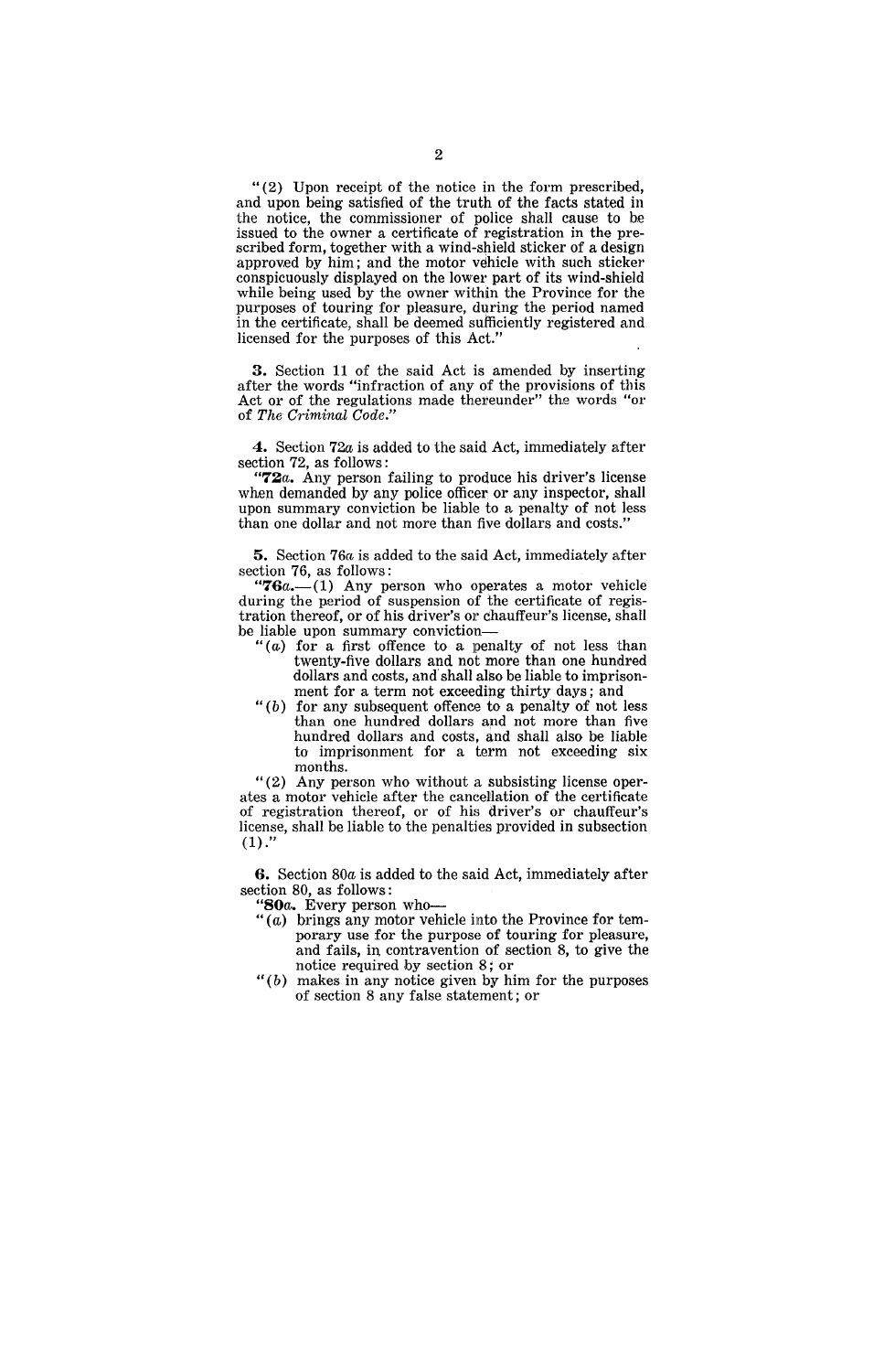- " $(c)$  being in possession of a motor vehicle in respect of which a certificate of registration has been issued under section 8, and being requested by any police officer or constable to exhibit the certificate, refuses or fails to exhibit the certificate; or
- " $(d)$  being in possession of a motor vehicle in respect of the entry of which into the Dominion a customs permit has heen obtained, and being requested by any police officer or constable to exhibit the customs permit, refuses or fails to exhibit the same-

shall on summary conviction be liable to a penalty of not less than twenty-five dollars and not more than three hundred dollars."